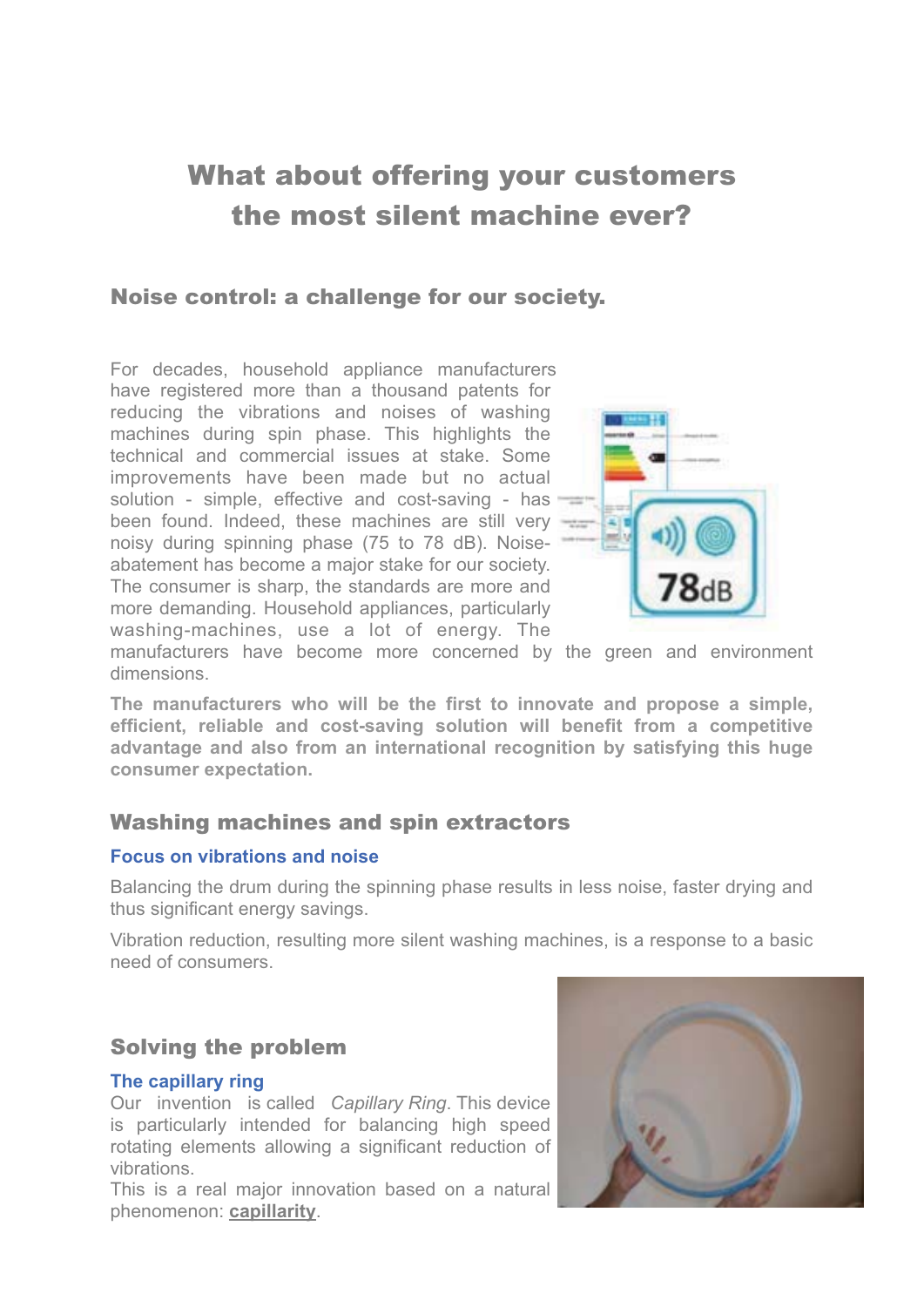This device has no equivalent and is very original in its simplicity and effectiveness. It adapts to the changes of unbalance values and positions in the drum during the spinning phase.

# How the capillary ring works

Until now, the operating principle of balancing capillary has been based on the shift of the liquid on the opposite side from the bulk due to the bulk inertia related to the range of movement (impulse) of the drum around its axis of rotation. When the resonance speed of the drum is exceeded, as the drum rotation speed increases, the balancing liquid tends to scatter around the ring under the liquid centrifugal force: the liquid no longer balances anything.



The new thing is that the capillary ring is made of a multitude of little concentric channels with short sections. Their diameter is included between 1 and 3 mm depending on the expected rotation speeds. The operating principle of the capillary ring differs from the previous one by fact that the liquid permanently stays opposite the bulk even at high rotation speed thanks to the capillarity phenomenon allowed by the short section of the multiple channels.

The capillary ring automatically adapts to the bulk size and to its moves in the drum.

The capillary ring is simple. It is totally reliable and it cannot break down.

## A dream coming true

#### **Silent machines**.

Manufacturers have been dreaming of it for decades. Thanks to our invention a solution finally exists with:

#### *No electronics*

The capillary ring does not include any electronic or electric part, this way there is no fragility or possible break-down.

#### *No moving parts*

There is no moving part in the capillary ring, thus no risk of wear.

#### *No water consumption*

The capillary ring does not use any water, it is 100% recycable.

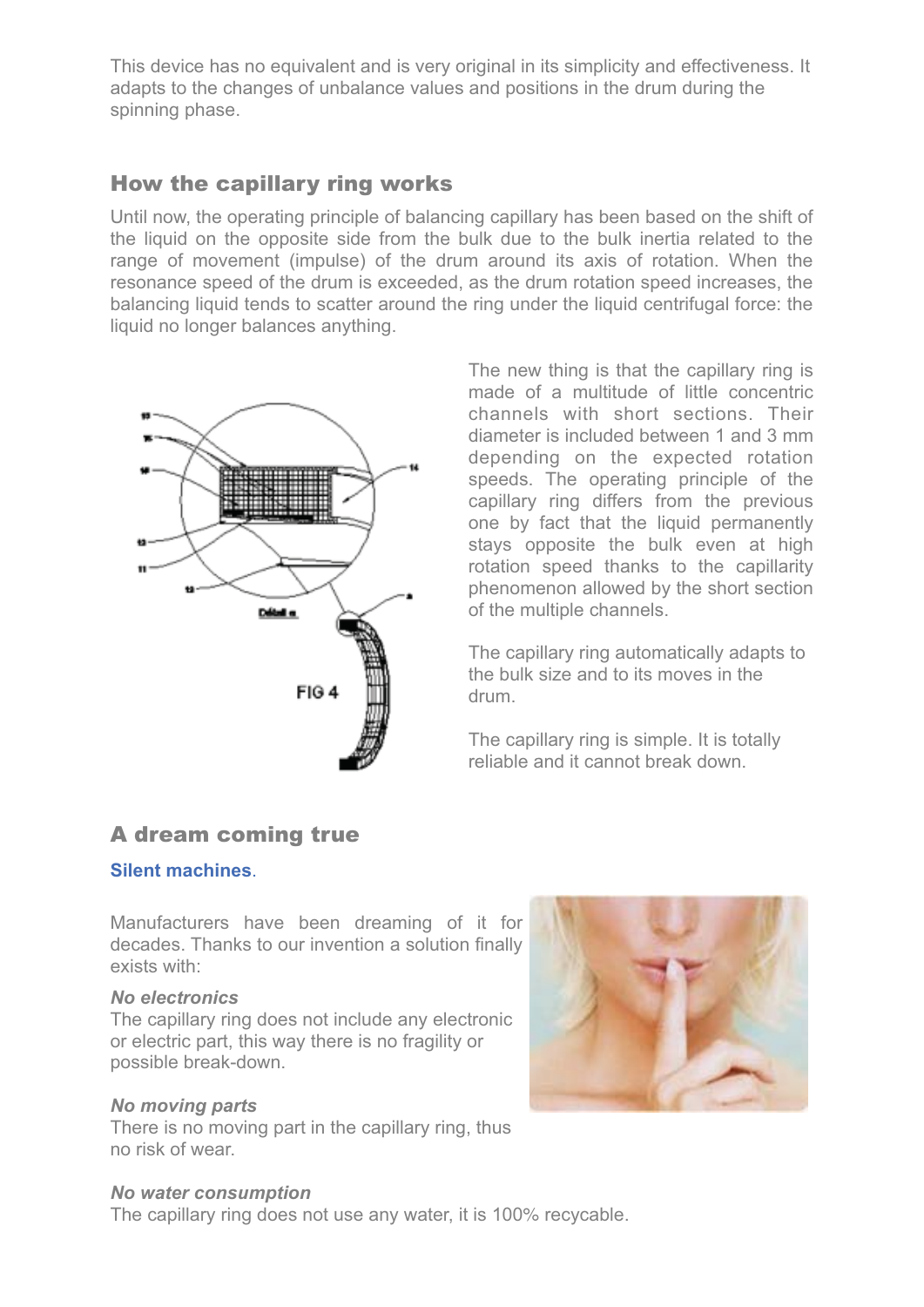

## *Efficiency*

A balanced drum guarantees that the linen is well spin-dried.

This device is the only one adapting constantly to the bulk variations (value, position in the drum) as the water is going out of the linen. It is also the only device that makes it possible to balance the drum during each wash cycle because of its great

efficiency. The linen is very well spinned because the water particles go out straightly unlike in an unbalanced drum as shown in the diagram cons. For example, a balanced drum rotating at 1000 rpm spins linen in a better way than an unbalanced drum rotating at 1200 rpm. It is also the guarantee of time and energy savings thus it will be quickly dried either in a dryer or in the open air.

## *Reliability*

The capillary ring is protected from hot water by a quite thick polypropylene housing which also makes it possible to be fixed for example to the drum ends. The capillary ring cannot break down. The capillary principle will never be obsolete.

#### *Higher speed*

The balancing efficiency provides faster spin-drying.

#### *Very low manufacturing costs*

The capillary ring is made from very low cost alveolar polypropylene plates. As it is very simply designed, its cost is low and it can be quickly installed.

#### *Less weight*

Washing-machines with less weigh.

Indeed, the drum balancing makes it possible to dramatically reduce the mass inertia and even to suppress it totally. The washing-machine weigh reduction leads to huge financial benefits thanks to the suppression of the mass and to logistic savings.

# A very profitable innovation

## **A better unit margin per machine**

• Easy development and manufacturing at a low cost (a few euros) using cheap and familiar components (corrugated plastic sheets and water). The cost is lower than the induced savings (i.e. bulk purchase reduction).



- This innovation makes it possible to increase the unit sale price and offers a very good value for money according to the consumers.
- The performance of the machines equipped with a capillary ring will be a solid asset in the international competition. It will make possible to gain market shares, to increase the number of sales, thus to increase the firm turnover.